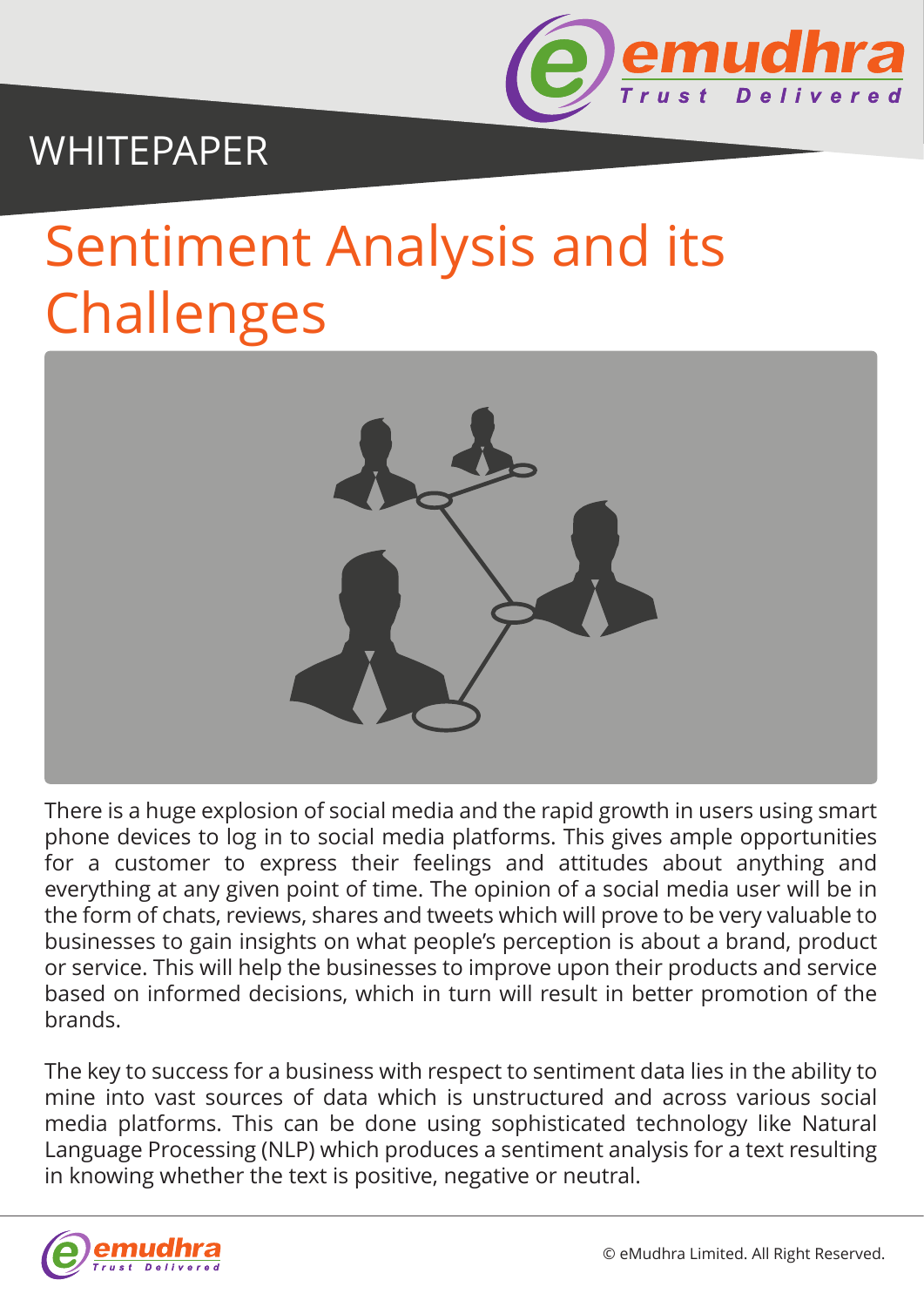## HOW BUSINESSES CAN FIND VALUE OUT OF SENTIMENT ANALYSIS

#### **Enhance Customer Experience**

Sentiment Analysis falls into three categories – positive, negative or neutral. Through sentiment, organizations can detect the tone and temperaments of each and every word found in a posting and categorize those sentiments. Equipped with this information, business can know what they are doing right with respect to products, services and customer support – positive sentiment; similarly businesses can work on certain aspects to improve based on the negative sentiments.

## **Gain Competitive Edge**

Sentiment Analysis not only helps companies to improve their businesses but also to gauge their competitors and how they stack up against the competition in the market. For example, a company that has 20 percent of negative sentiment may view that as acceptable but when compared to its competitor having 10 percent of negative sentiment, then the 20 percent does not look good.

#### **Gain Business Intelligence**

Sentiment Analysis data provides powerful and rich information about existing and future customers. The insights provided can lead to targeting unknown potential customers. To do this sentiment analysis alone is not enough, this has to be backed by human insights too.

#### **Building Brand Perception**

Branding is all about the kind of perception it has developed over the years. Sentiment Analysis allows the business to quantify the brands perception that existing and future customers may have about their products and services, their customer experience, online content, marketing and social campaigns. Access to negative sentiments helps the brand to revitalize and infuse some energy into the brand.

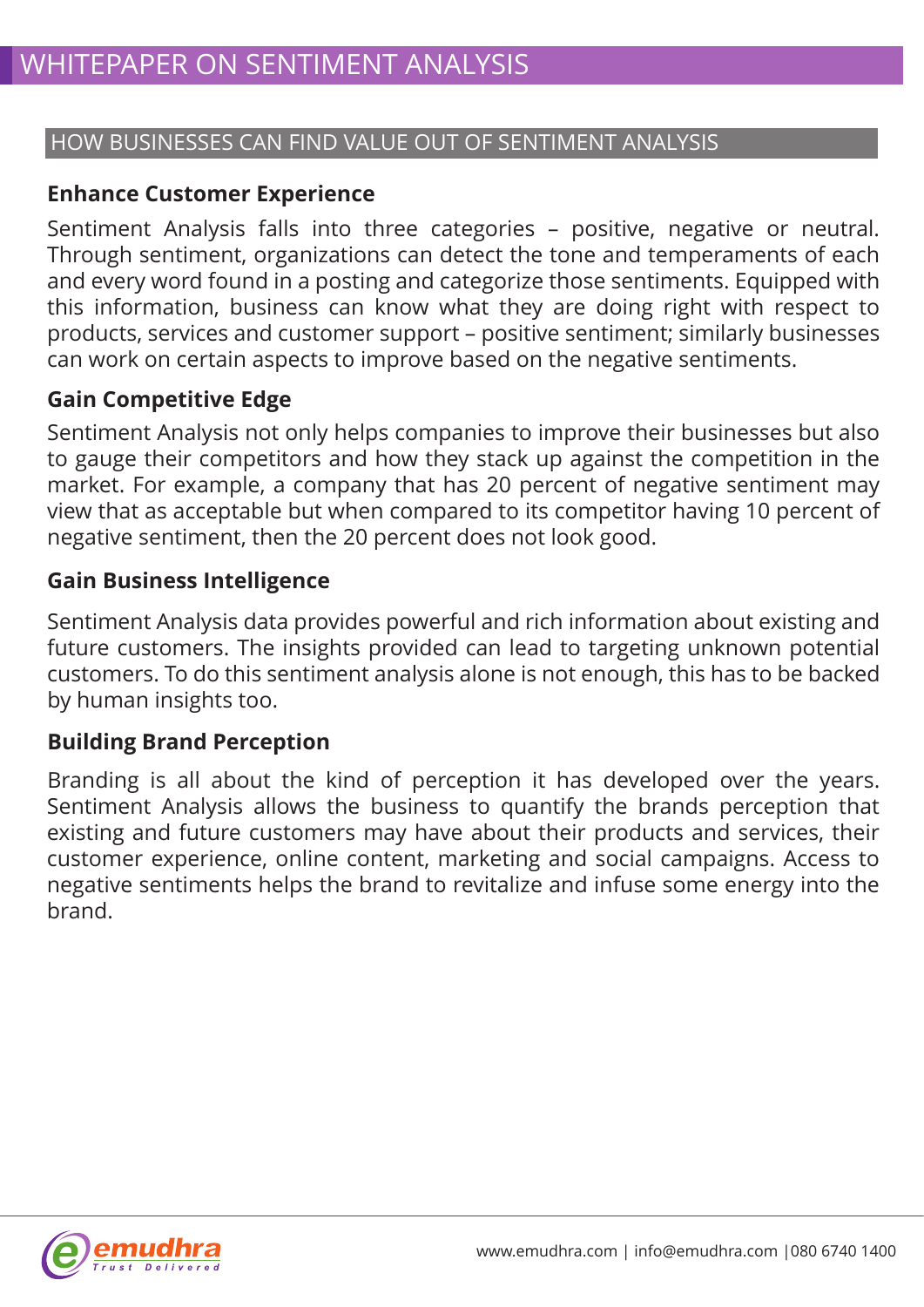# SENTIMENT ANALYSIS AND WHY IT CANNOT ACHIEVE 100 PERCENT ACCURACY

#### **Factors which make sentiment analysis inaccurate:**

- **Context:** a positive or negative sentiment word can have the opposite connotation depending on context. "I've done a great job" may be interpreted as a positive statement. However, in "my internet provider does a great job when it comes to stealing money from me", doing a great job is no longer a positive thing, based on the context ("stealing money from me").
- **Sentiment Ambiguity:** a sentence with a positive or negative word doesn't necessarily express any sentiment. For example, "can you recommend a good tool I could use?" doesn't express any sentiment, although it uses the positive sentiment word "good". Likewise, sentences without sentiment words can express sentiment too. So, "this browser uses a lot of memory" doesn't contain any sentiment words, although it clearly expresses a negative sentiment.
- **Sarcasm:** a positive or negative sentiment word can switch sentiment if there is sarcasm in the sentence. "Sure, I'm happy for my browser to crash right in the middle of my coursework" is obviously a sarcastic (and negative) statement, even though it has the positive word "happy". We can detect the sarcasm mainly from how the sentence starts with "sure", and the context (we know for a fact that a browser crashing is negative).
- **Comparatives:** social listening tools often misunderstand comparative statements. For example, what's the sentiment of "Pepsi is much better than Coke"? If you're reporting for Pepsi, then this is definitely a positive statement. However, if you work for Coca Cola and you're reporting back to the company, then this statement would be negative. Most social listening tools aren't intelligent enough to "pick sides" when they find comparative statements like the above, leaving them to pick the sentiment based on keywords. So, the previous example would be tagged as "positive" as it contains a positive keyword, "much better", regardless of who you're reporting for.

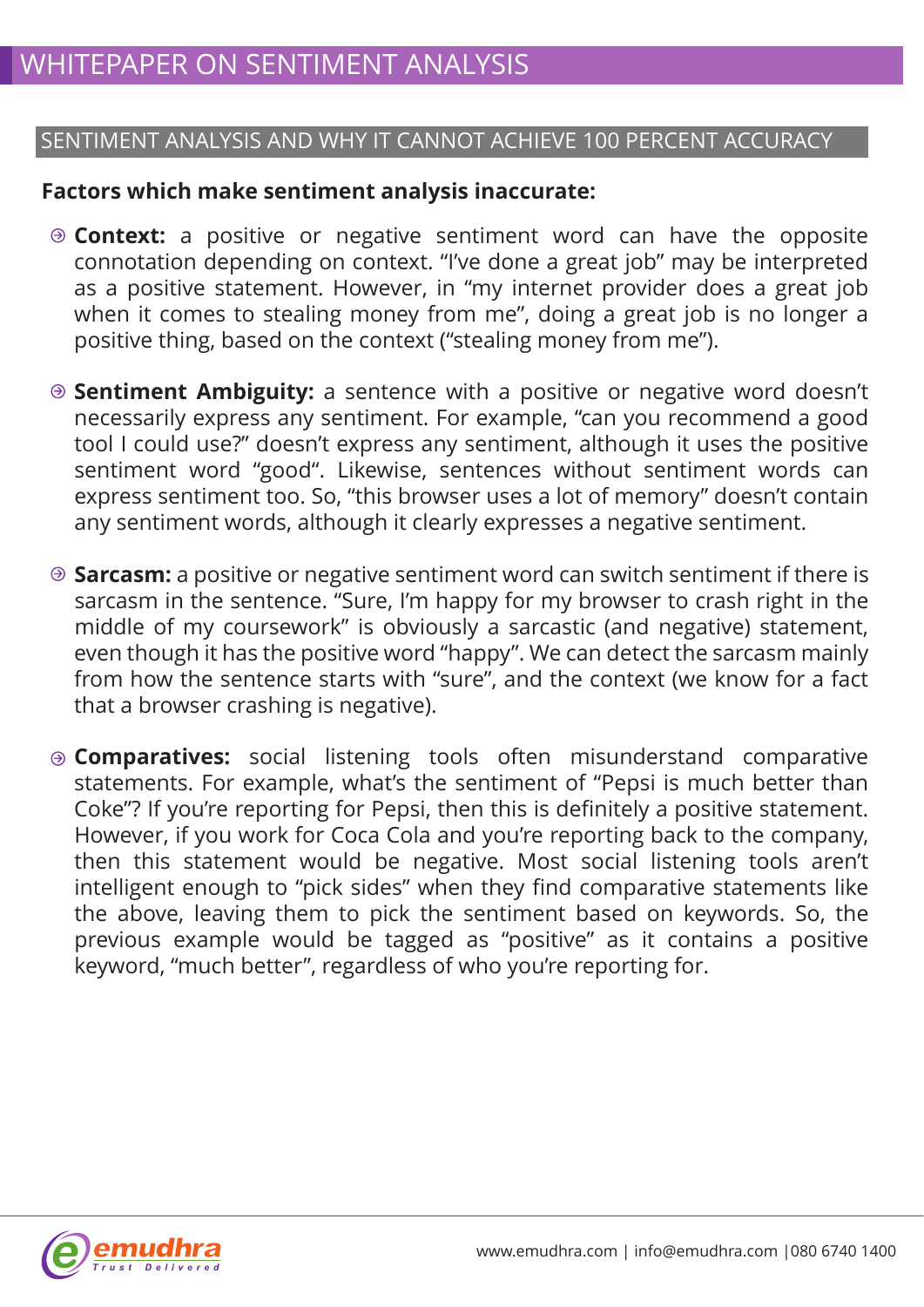- **Regional Variations:** a word can change sentiment and meaning depending on the language used. This is often seen in slang, dialects, and language variations. An example is the word "sick", which can change meaning based on context, tone and language, although clear to the target audience ("That is a sick song!" vs. "I'm not feeling well at all, I might be sick"). An example of a regional variation can be found between British and American English for words like 'quite', 'rather', 'pretty': in British English those words take the meaning of "fairly", while in American English they take the meaning of "very". This can sometimes be misunderstood in day-to-day conversations too, so it's no wonder that tools may find this problematic.
- **The biggest threat to accuracy in sentiment analysis today is human concordance:** this is the degree of agreement among humans (or between humans and machines). Numerous studies have shown that the rate of human concordance is between 70% and 80%.

#### SOME PRACTICAL EXAMPLES

Standard engines use a dictionary based approach, looking for the presence of 'keywords' to mark a sentence positive or negative. Unfortunately, this is not enough to provide insights to a decision maker who wants to use the information to make marketing decisions. After all, how would you treat a somewhat complex sentence, e.g. "I love the food, but the service is bad'. Is the sentence positive, negative or neutral? Now imagine trying to aggregate even 50 sentences like this to derive insights, let alone 500 or 5,000.

For companies trying to use social media to accurately measure sentiments about their brand, that of competitors, and use the information of product enhancement, accuracy is critical.